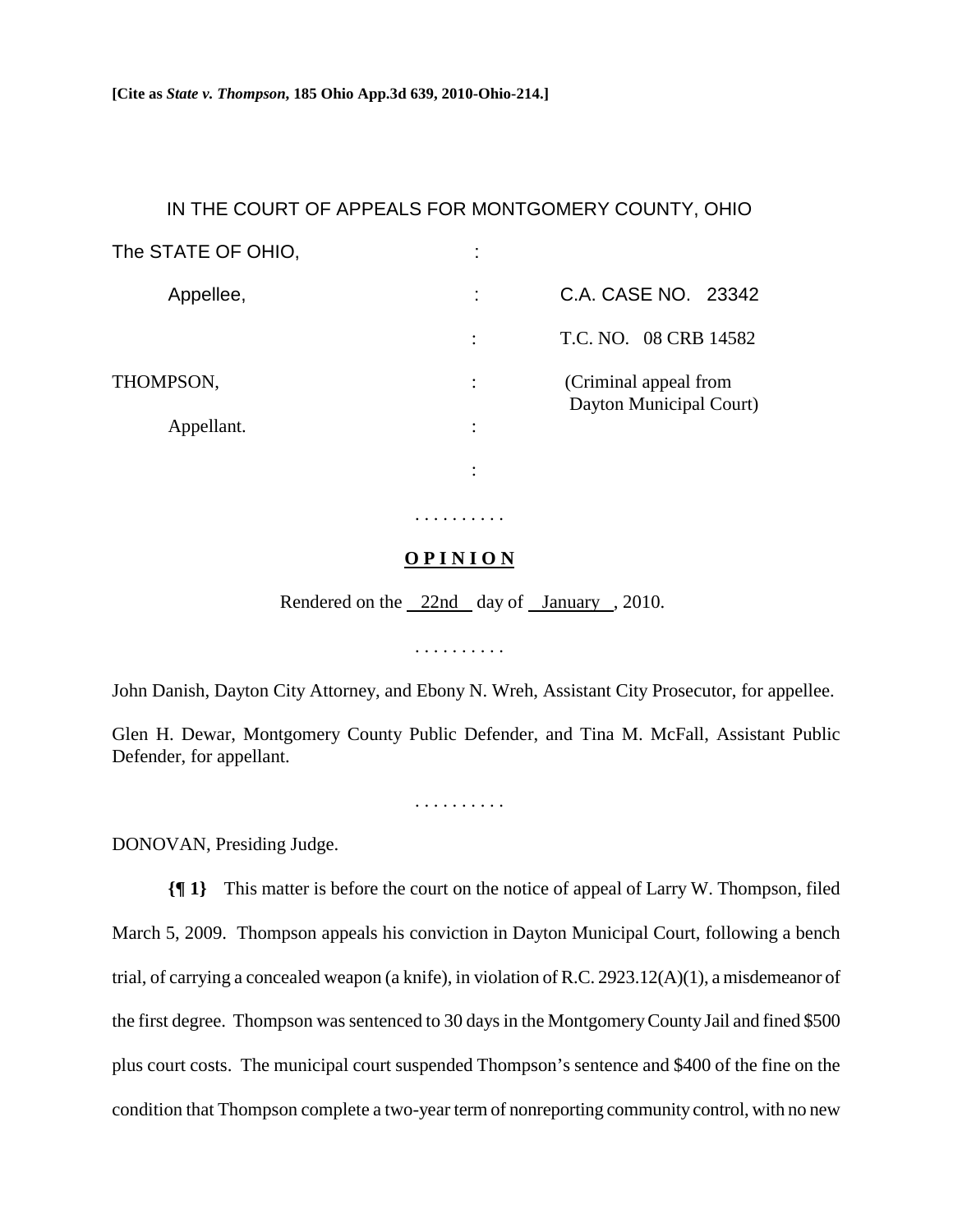offenses. Thompson's sentence was stayed pending appeal.

**{¶ 2}** Thompson asserts two assignments of error on appeal, which we will consider together. They are as follows:

**{¶ 3}** "The trial court erred in finding appellant guilty of carrying a concealed weapon as the evidence was insufficient to sustain a conviction."

**{¶ 4}** "The trial court erred in finding appellant guilty of carrying a concealed weapon as the verdict was against the manifest weight of the evidence."

**{¶ 5}** "In reviewing a claim of insufficient evidence, '[t]he relevant inquiry is whether, after reviewing the evidence in a light most favorable to the prosecution, any rational trier of fact could have found the essential elements of the crime proven beyond a reasonable doubt.' *State v. Jenks* (1991), 61 Ohio St.3d 259, 574 N.E.2d 492, paragraph two of the syllabus, following *Jackson v. Virginia* (1979), 443 U.S. 307, 99 S.Ct. 2781, 61 L.Ed.2d 560; see, also, *State v. Thompkins* (1997), 78 Ohio St.3d 380, 386, 678 N.E.2d 541." *State v. McKnight*, 107 Ohio St.3d 101, 2005-Ohio-6046,  $\P$  70.

**{¶ 6}** "When an appellate court analyzes a conviction under the manifest weight of the evidence standard it must review the entire record, weigh all of the evidence and all the reasonable inferences, consider the credibility of the witnesses and determine whether in resolving conflicts in the evidence, the fact finder clearly lost its way and created such a manifest miscarriage of justice that the conviction must be reversed and a new trial ordered. Only in exceptional cases, where the evidence 'weighs heavily against the conviction,' should an appellate court overturn the trial court's judgment." *State v. Dossett*, Montgomery App. No. 20997, 2006-Ohio-3367, ¶ 32.

**{¶ 7}** The credibility of the witnesses and the weight to be given to their testimony are matters for the trier of facts to resolve. *State v. DeHass* (1997), 10 Ohio St.2d 230, 231. "Because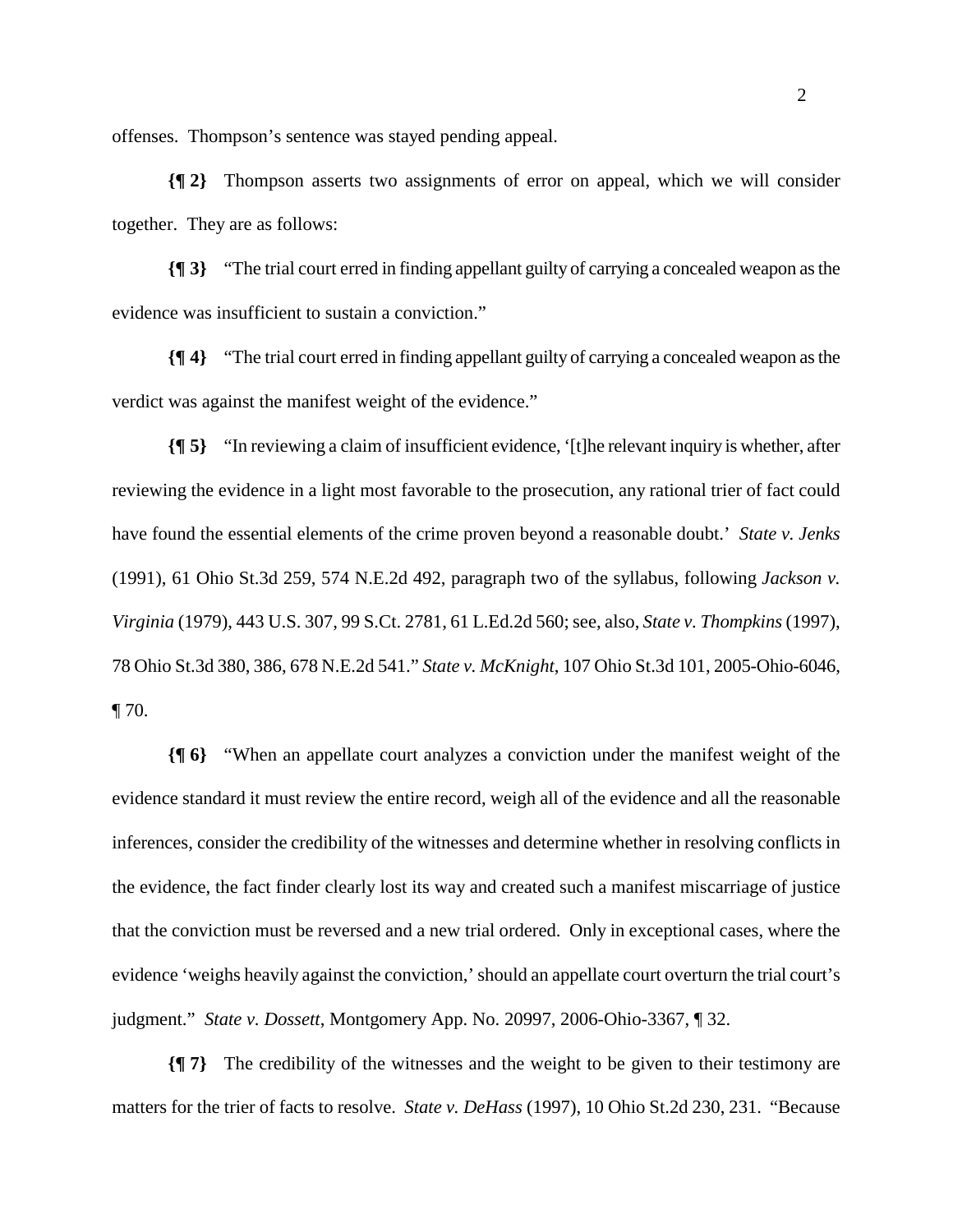the factfinder \* \* \* has the opportunity to see and hear the witnesses, the cautious exercise of the discretionary power of a court of appeals to find that a judgment is against the manifest weight of the evidence requires that substantial deference be extended to the factfinder's determinations of credibility. The decision whether, and to what extent, to credit the testimony of particular witnesses is within the peculiar competence of the factfinder, who has seen and heard the witness." *State v. Lawson* (Aug. 22, 1997), Montgomery App. No. 16288.

**{¶ 8}** This court will not substitute its judgment for that of the trier of facts on the issue of witness credibility unless it is patently apparent that the trier of fact lost its way in arriving at its verdict. *State v. Bradley* (Oct. 24, 1997), Champaign App. No. 97-CA-03.

**{¶ 9}** R.C. 2923.12(A)(1) provides: "(A) No person shall knowingly carry or have, concealed on the person's person or concealed ready at hand, any of the following: (1) A deadly weapon other than a handgun." R.C. 2923.11(A) defines deadly weapon as "any instrument, device, or thing capable of inflicting death, and designed or specially adapted for use as a weapon, or possessed, carried, or used as a weapon."

**{¶ 10}** At trial, Officer Nancy Shields of the Dayton Police Department testified that she and her partner were on patrol in a marked cruiser on September 6, 2008, at approximately 4:50 p.m., when they were dispatched to 1639 Chapel Street on the report of a disorderly subject wearing a black tank top and blue jean shorts. The subject was "banging his head against the wall and [the female caller who reported him] was in fear of him." When the officers arrived, they observed Thompson, who matched the description, leaving the residence. He appeared to be intoxicated and was "walking off balance." The officers approached Thompson as he walked down the street to pat him down. When Shields asked him if he had any weapons on his person, Thompson told her that he had a knife. When Shields reached into his pocket to remove the knife, she cut her finger on its blade, which was pointing up inside the pocket.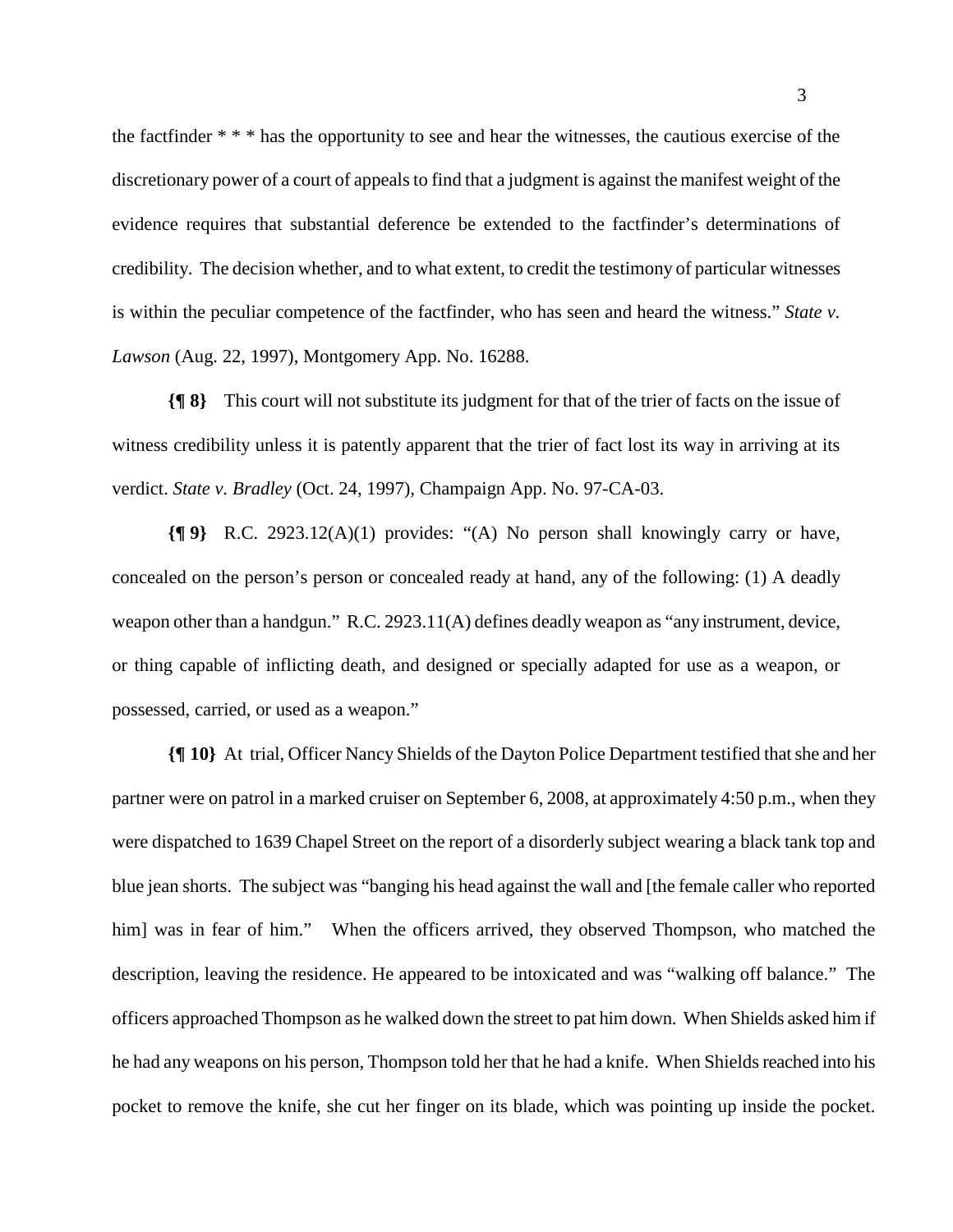Shields also found the sheath to the knife in another pocket. According to Shields, Thompson's speech was slurred and he "was staggering somewhat." At trial, the knife and sheath were admitted into evidence.

**{¶ 11}** Following Shields's testimony, Thompson moved the court for a judgment of acquittal pursuant to Crim.R. 29, arguing that the state failed to establish that Thompson's knife was a deadly weapon. In overruling the motion, the court responded, "The court has for the record seen the weapon and examined it and it is as the officer testified very sharp. It appears to have about a three inch blade and the court finds that it does qualify as a deadly weapon."

**{¶ 12}** Roy Williams, Thompson's employer for five years, testified for Thompson. Williams owns a company that does brick work and roofing. On the day of the incident, Thompson was laying bricks in Huber Heights. According to Williams, Thompson needs "something to cut the bands on the brick" to do his work. To cut through the "thick piece of fiberglass" around the bricks, Williams testified that his workers use "knives, carpet knives, anything with a sharp point."

**{¶ 13}** According to Williams's testimony, "[W]e use[d] to use a hammer or a hatchet but it breaks the brick and then builders kept complaining about the broken brick because brick are expensive. Then I said we can't use anything to hit them hard with so you are going to have to find something sharp so my brother came up with an idea of using a carpet knife. Well that worked but every time you put the carpet knife down the blade would break because it wasn't thick enough. Then we started using sharp edge knives that you drive down like a roofer would use. Then one day I got a knife out of my truck that I used to cut around the chimney with and drove it down in there and it worked good. I kept buying Larry those for about a year and then he just kept losing them and losing them and losing them. I said, 'Look Larry, this is getting expensive. You are going to have to furnish your own cutting tools.' "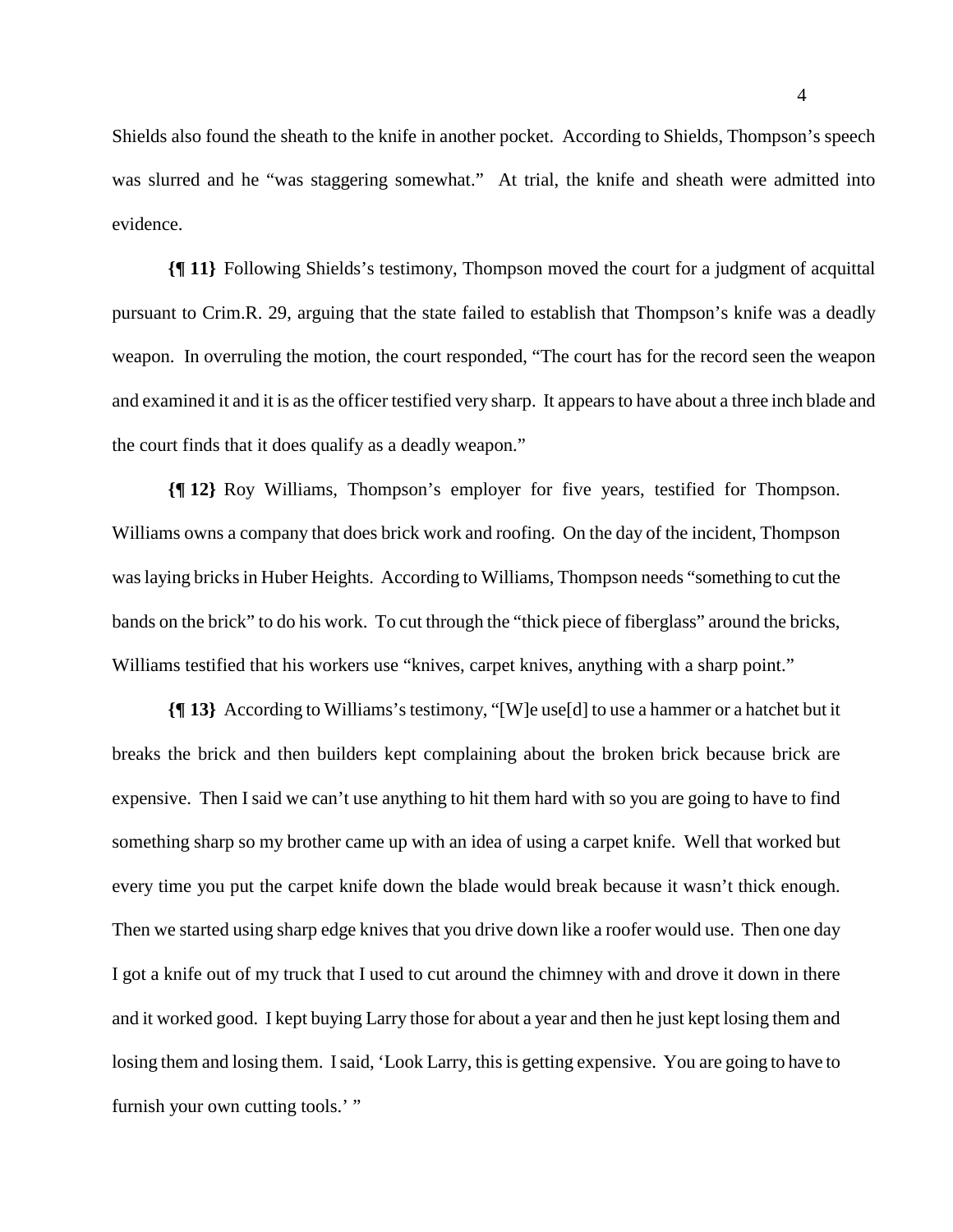**{¶ 14}** Williams identified Thompson's knife as "one of the tools he used \* \* \* by the end of it that's been bent from where he drove it down in the brick and pulled it back out." Williams agreed that the knife was "appropriate to accomplish the job." On cross-examination, Williams stated that Thompson usually keeps the knife in his pocket. At the conclusion of Williams's testimony, Thompson again renewed his Crim.R. 29 motion for acquittal, which the court overruled.

**{¶ 15}** In interpreting R.C. 2923.12(A) and 2923.11(A), we agree "with the guidelines as set forth in *State v. Sears* [(Feb. 27, 1980), Hamilton App. No. C-790156], where the court observed as follows: 'Before a defendant can be found guilty of carrying a concealed weapon, it must be established beyond a reasonable doubt that: (1) the instrument was capable of inflicting death and either; (2) it was designed or specially adapted for use as a weapon; or (3) it was possessed, carried or used as a weapon.'

**{¶ 16}** "\* \* \*

**{¶ 17}** "In determining whether knives, or other useful items, such as screw drivers, hammers, ice picks, etc., are carried as weapons, a trial court may consider a variety of factors, including the nature of the instrument itself, the circumstances under which it is carried, including the time, place, situation in which the accused is found in possession, the manner in which it is carried, the particular person carrying the item, and possibly other expository circumstances which, of course, would necessarily include any peaceful uses which the possessor might have for carrying the questionable instrument." *Dayton v. Hickey* (Sept. 25, 1981), Montgomery App. Nos. CA 7137 and CA 7175.

**{¶ 18}** As the *Sears* court also noted, "'There are thousands of varieties of knives in daily use, not designed for use as weapons, even though they may obviously be so used. Were every knife considered to be an instrument designed for use as a weapon, every workman, camper, hunter and